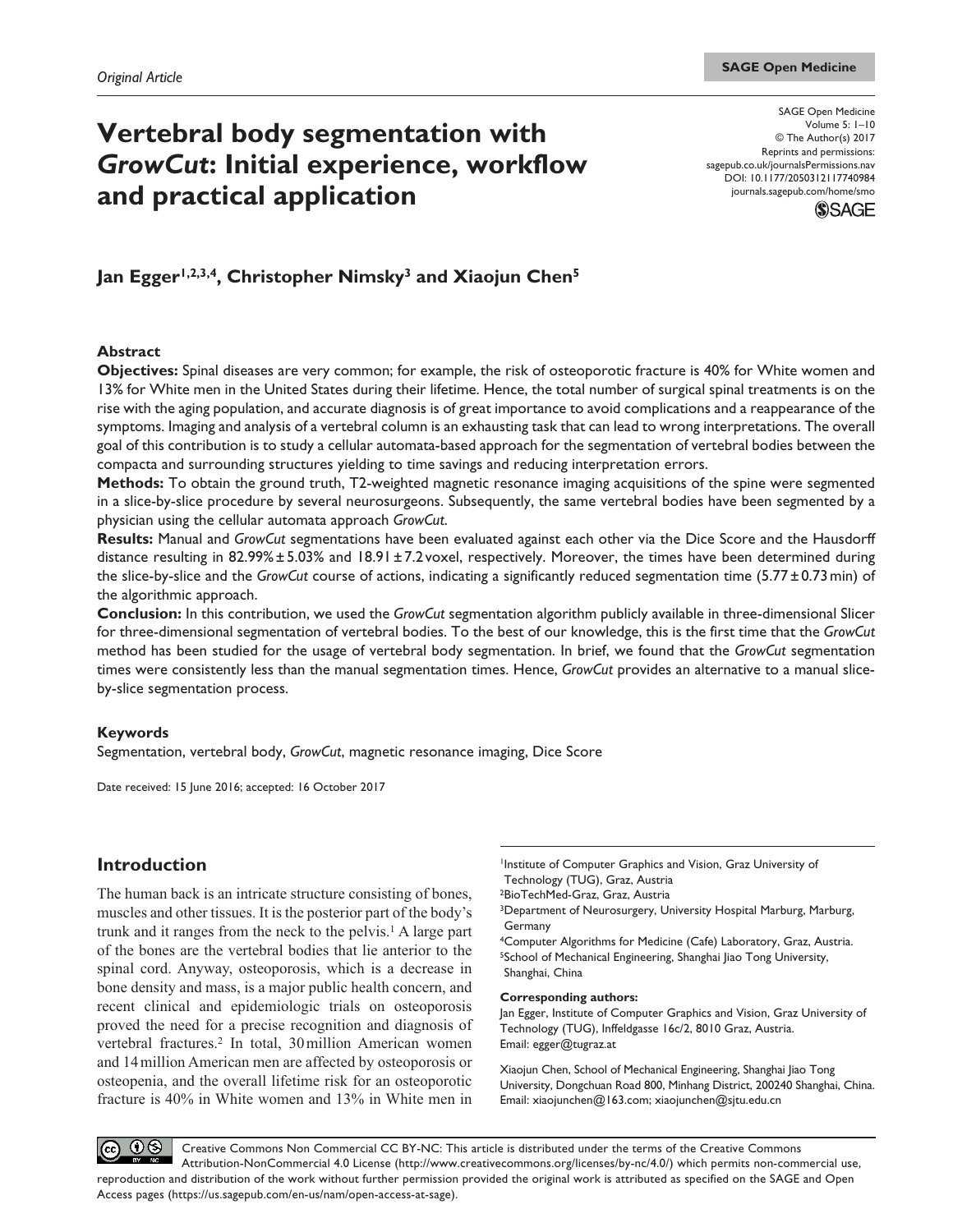the United States.<sup>3,4</sup> In general, a vertebral fracture affects daily living activities, including getting up from a chair, walking, taking stairs, bathing, dressing and cooking.<sup>5–7</sup> The increased number of spinal surgical procedures among older patients results from an increasing incidence for vertebral bone diseases, which is often responsible for a limited mobility and overall quality of life. However, when a decision for an adequate treatment is made, neuro-imaging plays an important role for the estimation of the treatment dimension, like surgery.<sup>8</sup> In this decision process, an accurate and objective analysis of the vertebral deformities is very important for the diagnosis and a following therapy.9

Here, a computer-assisted diagnosis (CAD) system has the aim to reduce interpretation errors produced by the exhausting tasks of image screening and radiologic diagnosis. Furthermore, a CAD system can assist in the characterization and the quantification of abnormalities.10 However, an (automatic) segmentation of vertebral bodies in magnetic resonance imaging (MRI) acquisitions is a demanding task, among other things because of the diversification in soft tissue.<sup>11</sup> In summary, there are three goals for this publication: the first goal is to introduce and demonstrate the segmentation of vertebral bodies with *GrowCut*, the second goal is to apply the *GrowCut* segmentation to a set of vertebral bodies from T2-weighted MRI acquisitions from the clinical routine and the third goal is to show that a *GrowCut*based segmentation is faster than a manually slice-by-slice segmentation but at the same time can achieve a similar segmentation accuracy. Note, that the vertebral bodies in this contribution have been segmented between the compacta and surrounding structures.

In general, manual segmentations are prone to errors, because of inter- and intra-subject variabilities and the subjective judgment that is employed. Thus, the use of computer vision methods is an attractive alternative by means of providing an automation for vertebrae segmentation.12 However, up-to-date manual segmentations in medical image analysis are still considered as ground truth, because they incorporate expert knowledge gained over several years in this area. In addition, humans can still handle exceptional changes in the images. Examples are missing slices, different image appearances because of a varying MRI sequences or a lateral instead of the standard supine position during image acquisition. An automatic segmentation of a structure in a "standard" image acquisition is already challenging and still under active research, but such exceptions would definitely overstrain most available algorithms. Hence, segmentation algorithms are in general evaluated and compared with the ground truth of manual segmentations. Several approaches have been proposed in the literature for performing (medical) image segmentation, like deformable models,<sup>13</sup> machine learning techniques<sup>14</sup> or graph-based approaches.<sup>15</sup> For the segmentation of spinal columns of MRI datasets in two-dimensional (2D), different graph-based algorithms have been applied, like the disk tracker algorithm that used single cross section of spinal column to achieve the segmentation,<sup>16</sup> and Klinder et al.17 proposed an automated model-based vertebra detection, identification and segmentation approach.18 Huang et al.19 presented a fully automatic vertebra detection and segmentation system. In brief, the system consists of three stages: (1) an AdaBoost-based vertebra detection, (2) the detection refinement via robust curve fitting and (3) the vertebra segmentation by an iterative normalized cut algorithm. Michopoulou et al.20 present an atlas-based segmentation algorithm for intervertebral disks and reports dice similarity indexes between 87% and 92%. Carballido-Gamio et al.<sup>11,21</sup> used normalized cuts (N-cuts) with the Nyström approximation method as segmentation technique and applied it to vertebral bodies from sagittal T1-weighted magnetic resonance  $(MR)$  images of the spine. Peng et al.<sup>22</sup> proposed a method using an intensity profile on a polynomial function for automated spinal detection and segmentation. Egger et al.<sup>8</sup> published a study on 2D segmentation of vertebrae using a rectangle-based algorithm. They also compared their approach with a *GrowCut*-based segmentation, however, only in 2D. A fully automated three-dimensional (3D) segmentation method for MR acquisition of the human spine, that uses statistical shape analysis and template matching of gray-level intensity profiles, has been introduced by Neubert et al.<sup>23</sup> Ghebreab and Smeulders<sup>24</sup> described a deformable integral spine model for segmentation. Thereby, they encode the statistics into a necklace model, on which landmarks are differentiated on their free dimensions. Stern et al.<sup>25</sup> segment vertebral bodies in MR and computed tomography (CT) images with deterministic models in 3D, which are initialized with a single point inside the vertebral body. Weese et al.26 combine active shape models and elastically deformable models, by embedding the active shape model into the elastically deformable surface model. Hoad and Martel<sup>27</sup> developed a method for computer-assisted surgery of the spine that separates bone from soft tissue in MR images. Their segmentation approach combines thresholded region growing with morphological filtering and masking using set shapes. Yao et al.<sup>28</sup> describe an algorithm for automated spinal column extraction and partitioning. They start with thresholding to obtain an initial spine segmentation, followed by a hybrid method based on the watershed algorithm and directed graph search for extraction of the spinal canal. In addition, a four-part vertebra model consisting of the vertebral body, the spinous process and the left/right transverse processes is fitted for segmentation of the vertebral region and separated it from adjacent ribs and other structures.

In this contribution, an interactive version of the cellular automata algorithm called *GrowCut* was applied to the segmentation of vertebral bodies in 3D (preliminary results have been presented at the *spine* congress of the DGNC in Frankfurt, Germany<sup>29</sup> and as SPIE poster<sup>30</sup>). In a nutshell, it was discovered that a semi-automatic segmentation with *GrowCut* can achieve a similar accuracy as pure manual slice-by-slice segmentations while contemporaneously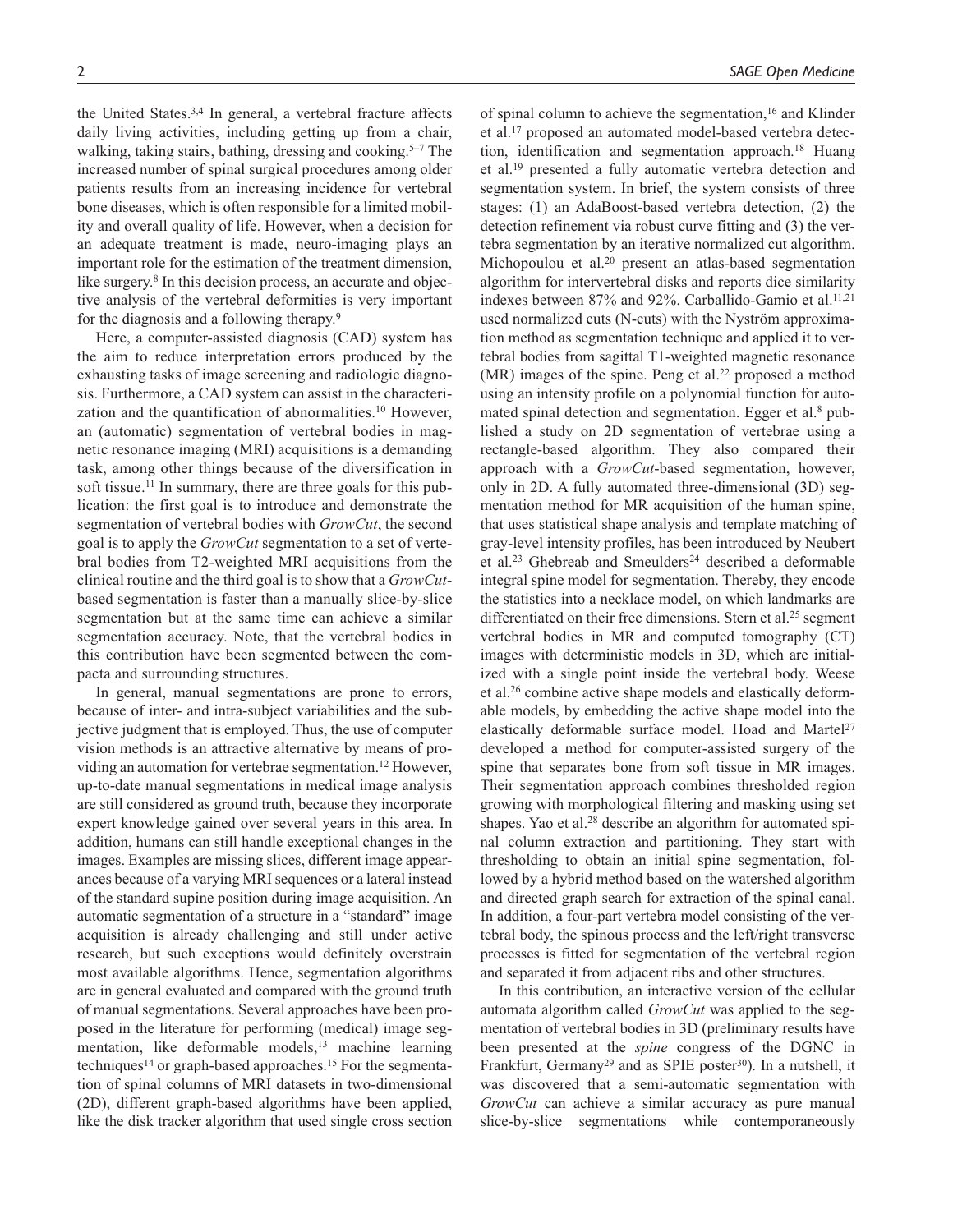

**Figure 1.** Voxelizations in 2D and 3D: the leftmost image shows several manual contours (green) of a vertebral body and the corresponding voxelized vertebra mask (gray) in the next image to the right side. The third image from the left side shows one single manual contour of a vertebral body (green) in a sagittal slice, and the rightmost image presents the corresponding voxelized mask (yellow).

reducing the segmentation time. To perform a statistic evaluation of the *GrowCut*-based segmentation results, vertebrae images in MRI acquisition from the clinical routine have been used. Thereby, the vertebral bodies were manually outlined on a slice-by-slice basis by several physicians and a pure manual segmentation of a single vertebra (which still represents the state-of-the-art in clinics), took in average of over 10 min (10.75 $\pm$ 6.65). The ground truth for the evaluation was generated by physicians (neurological surgeons) who have all several years of practical experience in spine treatment, especially in spine surgery. As result, the direct statistical comparison of the semi-automatic *GrowCut*-based segmentations to the pure manual slice-by-slice neurological surgeons segmentations, yielded to an average Dice Similarity Coefficient (DSC)<sup>31,32</sup> of 82.99% $\pm$ 5.03% and in addition to an average Hausdorff distance of  $18.91 \pm 7.2$  voxel.

The publication is organized at follows: The next section presents the "Materials and methods" used in this study, then the "Results" section is presented and finally, the "Conclusion and discussion" section discusses the contribution and outlines areas of future work.

## **Materials and methods**

#### *Data*

In total, 13 vertebral bodies from different subjects have been segmented in three diagnostic T2-weighted MRI scans of the vertebral column for this study. All datasets have been acquired on a MAGNETOM Sonata scanner (1.5 Tesla MRI) from Siemens with 4-mm slice thickness. However, for a consistent comparison and evaluation, the datasets have been reformatted afterward to isotropic resolutions: twice to  $0.63 \times 0.63 \times 0.63$  mm<sup>3</sup> and once to  $0.73 \times 0.73 \times 0.73$  mm<sup>3</sup>, resulting in sizes of  $512 \times 512 \times 113$ ,  $512 \times 512 \times 113$  and  $512\times512\times70$  voxels. This is a retrospective study with anonymized image data, which does not require an ethics approval. Thus, no written consent was needed by the patients. In addition, the datasets are freely available for download and have previously been used in the contributions Egger et al.<sup>8</sup> and Zukic et al.:33 [http://www.cg.informatik.uni-siegen.de/](http://www.cg.informatik.uni-siegen.de/de/spine-segmentation-and-analysis) [de/spine-segmentation-and-analysis](http://www.cg.informatik.uni-siegen.de/de/spine-segmentation-and-analysis) and [https://www.](https://www.researchgate.net/publication/287214481_Spine_Datasets) [researchgate.net/publication/287214481\\_Spine\\_Datasets](https://www.researchgate.net/publication/287214481_Spine_Datasets) (last accessed on October 2017).

# *Manual outlining*

Each vertebral body has been manually outlined on a sliceby-slice basis by neurosurgeons of University Hospital of Marburg (UKGM) in Germany (Chairman: Professor Dr C.N.). The 3D manual slice-by-slice segmentations were performed in the sagittal direction (with corrections in axial and coronal directions were necessary), and all neurosurgeons had several years of experience in the treatment of vertebral diseases. However, if the border of the vertebra was very similar between consecutive (sagittal) slices, the contouring software allowed the user to skip the manual segmentation for these slices. Instead, the vertebral boundaries were interpolated by the contouring software in these areas. The basic contouring software, used for the manual contouring process, was established with a network under the medical prototyping platform MeVisLab [\(www.mevislab.de,](www.mevislab.de) date of access: October 2017)34–36 running on an up-to-date laptop with Microsoft Windows. However, beside the simple contouring capabilities, the software provided no algorithmic support to avoid falsifying the segmentation outcomes.

## *Software*

Similar to Egger et al.<sup>37</sup> for pituitary adenoma,<sup>38</sup> for glioblastoma multiforme (GBM) and<sup>39</sup> for lung cancer, the algorithm used for this segmentation study is implemented open source within (3D) Slicer [\(http://www.slicer.org\)](http://www.slicer.org).<sup>40,41</sup> Briefly, Slicer is a medical image computing platform for biomedical research that can freely be used for other research studies. The ground truth for our study has been acquired via manual slice-by-slice segmentations of the vertebral bodies as described in the previous section. Voxelizations of manual segmentations in 2D and 3D are presented in Figures 1 and 2, respectively. The leftmost image of Figure 1 shows manual contours (green) and the corresponding voxelized vertebra mask (gray) is presented in the next image to the right side. The third image of Figure 1 from the left side shows a single manual contour of a vertebral body (green) in a sagittal slice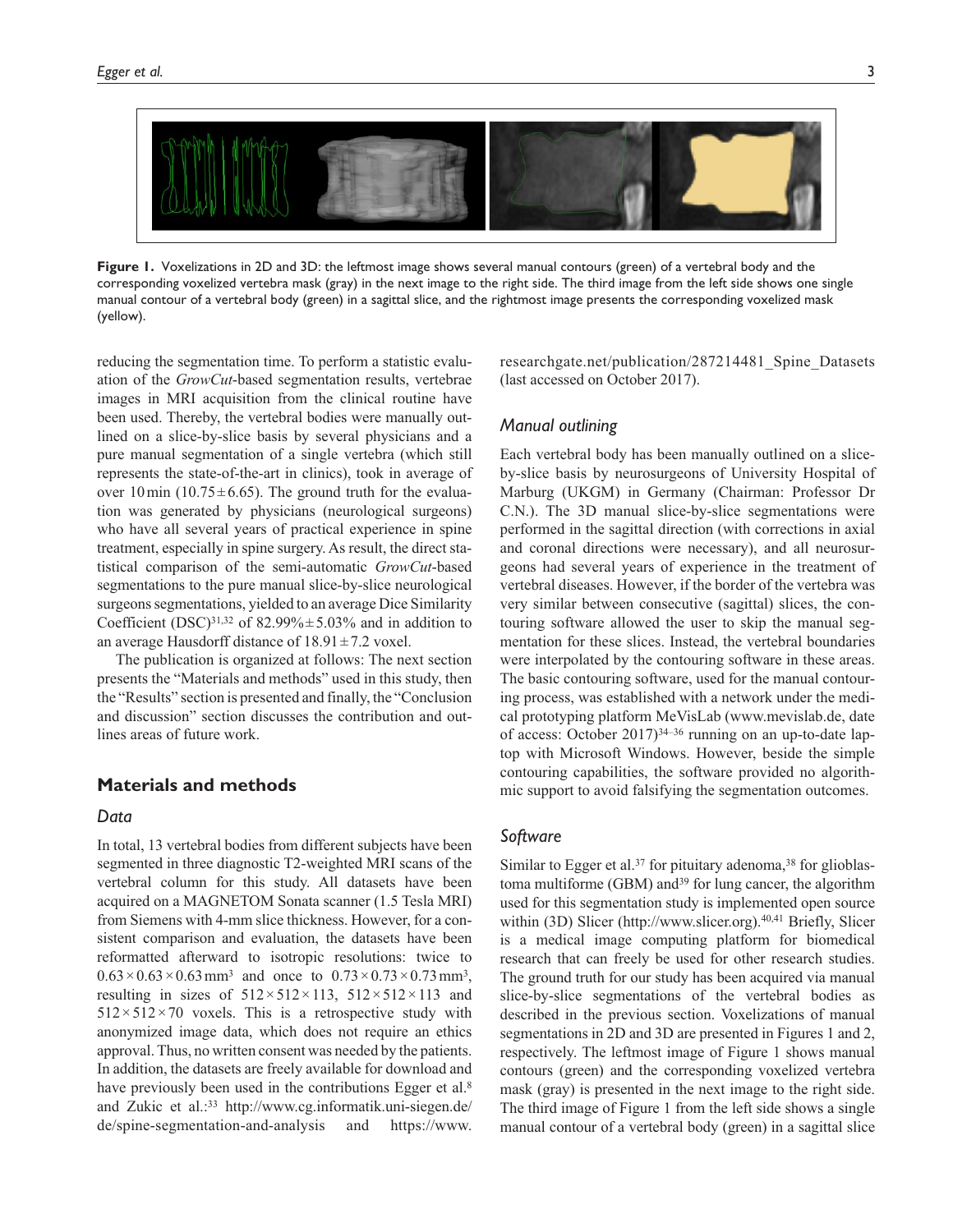

**Figure 2.** Voxelization of manual segmentations in 3D (sagittal view) used for evaluation in this study: manual outlines of seven vertebral bodies in green (left), corresponding voxelized masks in gray (middle images) and voxelized masks superimposed with a sagittal MRI slice in yellow (rightmost image).

and the rightmost image of Figure 1 presents the corresponding voxelized mask (yellow). Finally, in Figure 2, seven vertebral bodies that have been manually segmented are voxelized (first three images from the left) and superimposed in 3D (yellow) on a corresponding sagittal MRI slice (these kind of manual 3D segmentation masks of vertebral bodies have been used for the statistical evaluation).

# **GrowCut**

The segmentation algorithm *GrowCut* is a competitive region-growing approach that uses cellular automata as an iterative labeling procedure. As already shown in previous studies,37–39 a *GrowCut*-based segmentation is able to achieve reliable and reasonably fast segmentations of moderately difficult 2D and 3D objects. Summarized, *GrowCut* initializes a cellular automata, where each cell is associated to an image pixel and its state is stored as a three-tuple (l, s, C), with l is the foreground/background label, s is the strength of the cell and C encodes the color/gray value information of the corresponding pixel. Furthermore, *GrowCut* uses as initialization a set of input pixels for the foreground  $l=1$  (in this study the vertebral body) and a set of input pixels for the background  $l=0$  provided by the user with  $s=1$ . After the initialization, *GrowCut* labels all remaining pixels in the image iteratively either as foreground or as background and terminates when all pixels in the *Region of Interest* (*ROI*) have been assigned a label. The following pseudocode summarizes the *GrowCut* evolution rule:<sup>42,43</sup>

// for all cells

// copy previous states

 $l'[p] = l[p], s'[p] = s[p]$ for all C4 or C8 neighbor q of the current cell if  $g(Dist(C[p], C[q]))s[q] > s[p]$  then // update cell state

 $l'[p] = l[q], s'[q] = g(Dist(C[p], C[q]))s[q]$ 

With Dist() returning the distance between two color/gray values and g() monotonous decreasing function guaranteeing convergence. A detailed video demonstrating the *GrowCut* evolution under Slicer can be found here (date of access: October 2017): [https://www.youtube.com/](https://www.youtube.com/watch?v=dfu2gugHLHs) [watch?v=dfu2gugHLHs](https://www.youtube.com/watch?v=dfu2gugHLHs).

The video shows the step-by-step growing of the different labels (foreground/background), how they interact with each other and finally, stop when the final segmentation is achieved (In general, the intermediate region-growing steps are not shown to the user, rather the final segmentation outcome is provided directly to the user to speed up the overall segmentation process).

# GrowCut *implementation*

The current implementation of *GrowCut* in Slicer that has been used for this study consists of a graphical user interface (GUI) front-end and an algorithm back-end. The front-end enables interactions of the user with the image and therefore allows the user to paint directly on the image. The back-end on the other side computes the segmentation after the initialization phase. For a detailed implementation, we want to refer the reader at this point to [https://www.slicer.org/slicerWiki/index.](https://www.slicer.org/slicerWiki/index.php/Modules:GrowCutSegmentation-Documentation-3.6)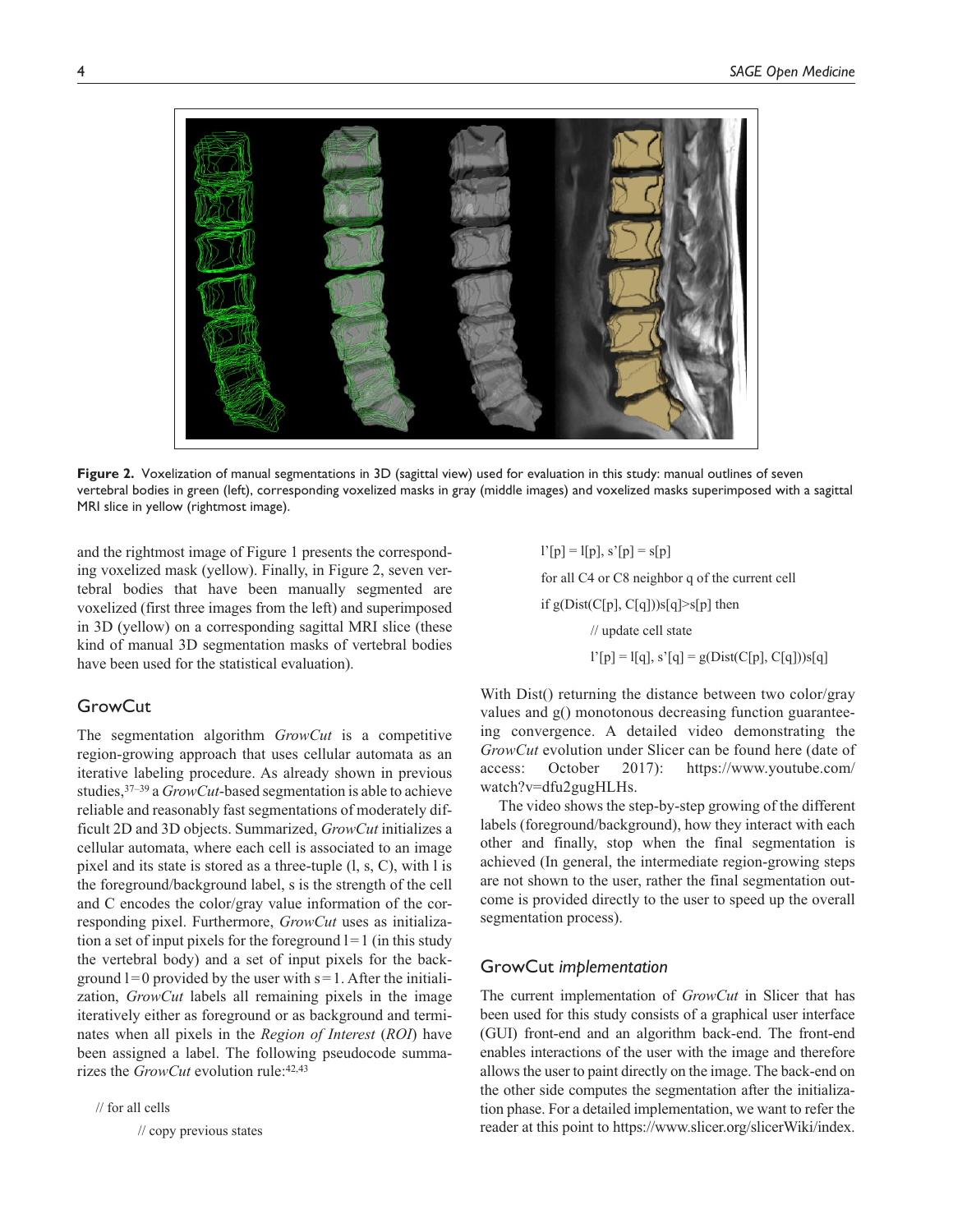

**Figure 3.** The screenshot shows a classical user initialization of *GrowCut* during this study: The *Editor* module (left) is used to mark parts of the vertebra (green) and the background (yellow) in an axial (first window), sagittal (second window) and coronal plane (third window).

[php/Modules:GrowCutSegmentation-Documentation-3.6](https://www.slicer.org/slicerWiki/index.php/Modules:GrowCutSegmentation-Documentation-3.6) (last accessed on October 2017).

However, the 3D Slicer implementation of the *GrowCut* approach employs some techniques to speed up the automatic segmentation process, which are introduced here:

- 1. The *GrowCut*-based implementation computes the segmentation only within a small area. That safes computation time and can be done, because a user is generally only interested in segmenting out a small area (in this study a single vertebral body) of the whole image. Achieved is this, by computing the segmentation area as a convex hull of the user-labeled pixels/ voxels, plus an extra margin around 5%.38
- 2. Using multiple threads to execute iterations involving the image, multiple small areas of the image are also updated simultaneously within the *GrowCut*based implementation.
- 3. Furthermore, the similarity distance between the pixels/voxles is pre-computed once at the beginning and then used again later.
- 4. Pixels/voxels that are already labeled with weights (socalled "saturated" pixels/voxels), that cannot be updated anymore, are memorized by the implementation.

# *Slicer-based vertebral body segmentation*

The 3D Slicer platform offers several segmentation tools for different tasks in the medical domain, like a simple

region-growing approach or the Robust Statistics Segmenter (RSS).44 However, after performing initial tests for vertebral body segmentation, the *GrowCut*-based approach, followed by optional morphological operations (like dilation, erosion and island removal), achieved the most promising segmentation results on our clinical datasets. Hence, the subsequent step-by-step workflow has been worked out for the vertebral body segmentation task, which was also used to train new users: (1) open a new patient dataset within 3D Slicer; (2) initializing *GrowCut*, by marking an area inside a vertebral body—foreground—and outside the same vertebral body—background; (3) execute *GrowCut*; (4) optional post-editing, mostly for difficult cases: apply morphological operations like dilation, erosion and island removal, after a visual inspection of the segmentation results. Finally, Figure 3 shows the overall user interface with the so-called *Editor* module on the left side and a dataset on the right side. The *Editor* module has been used for the *GrowCut* initialization and the morphological operations, and a typical initialization of a L4 vertebra on an axial, a sagittal and a coronal cross section is shown on the right side. Thereby, the foreground voxels, belonging to the vertebral body, have been marked in green and the background voxels, belonging to surrounding structures, have been marked in yellow. The hardware and software operating system that have been used for this study were an up-todate computer (Intel Core i5-750 CPU, 4 × 2.66 GHz, 8 GB RAM) with Microsoft Windows (XP Professional x64 Version, Version 2003, Service Pack 2) installed.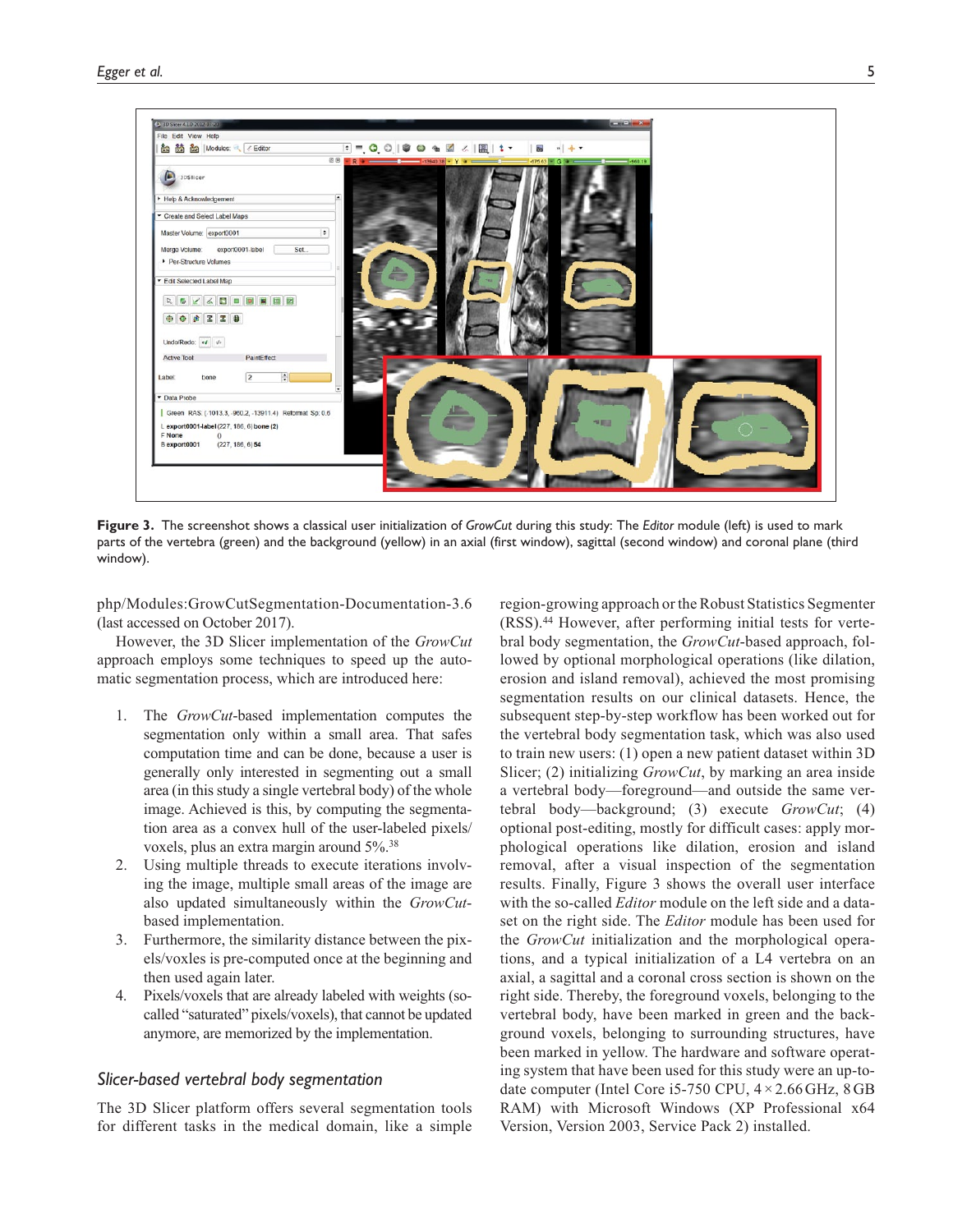| Vertebral body<br>no. | Volumes of the vertebral bodies (mm <sup>3</sup> ) |              | <b>Hausdorff</b>  | $DSCs$ $(\%)$ | Times (min) |
|-----------------------|----------------------------------------------------|--------------|-------------------|---------------|-------------|
|                       | Manual                                             | Slicer-based | distances (voxel) |               |             |
|                       | 49,396.2                                           | 42,914.7     | 32.3              | 85.17         |             |
| 2                     | 42,196.5                                           | 40,256.6     | 23.35             | 88.54         | 6           |
| 3                     | 42,632.3                                           | 45,124.8     | 22.72             | 91.6          | 6           |
| 4                     | 39,419.4                                           | 42,260.3     | 31.49             | 85.88         | 6           |
| 5                     | 29,910.6                                           | 27,204.8     | 12.64             | 83.87         | 5           |
| 6                     | 33,908                                             | 35,665.3     | 18.09             | 86.45         |             |
| 7                     | 35,492                                             | 46,950.7     | 15.35             | 85            |             |
| 8                     | 39,220.7                                           | 54,737.8     | 10.7              | 82.62         | 6           |
| 9                     | 38,653.2                                           | 59,216.3     | 22.47             | 78.39         | 6           |
| $\overline{10}$       | 39,439.4                                           | 55,530.6     | 10.81             | 80.73         |             |
| $\mathbf{1}$          | 33,107.7                                           | 53,288.2     | 17.12             | 74.69         |             |
| 12                    | 30,097.7                                           | 43,296.8     | 12.47             | 81.4          | 6           |
| $\overline{13}$       | 20,888.6                                           | 33,535.6     | 16.27             | 74.56         | 5           |

**Table 1.** Direct comparison of manual slice-by-slice and Slicer-based *GrowCut* segmentation results for thirteen vertebral bodies via the Dice Similarity Coefficient (DSC) and the Hausdorff distance. The last column presents the time in minutes for the *GrowCut*-based segmentations.

DSC: Dice Similarity Coefficient.

## **Results**

Besides the segmentation time, the DSC and the Hausdorff distance have been used as comparison metrics in this study. Thereby, pure manually slice-by-slice expert segmentations (ground truth) have been evaluated against the *GrowCut*based vertebral body segmentations. In brief, the DSC or Dice Score is a measure for spatial overlap of several segmentations of the same object and commonly applied in medical imaging studies for a quantification of the overlap degree between the segmented objects, for example, *A* and *R*: *DSC* =  $2 \cdot V(A \cap R) / (V(A) + V(R))$ . As result, the Dice Score can have a value ranging from *zero* to *one*, whereby a value of *zero* indicates no overlap between the segmentations and a value of *one* indicates a perfect agreement between the segmentations (as a consequence higher values indicate a better agreement). Mathematically, the DSC is defined as two times the intersection volume between the two segmentations *A* and *R*, divided by the sum of both segmentation volumes.45 In contrast to the Dice Score, the Hausdorff distance<sup>46</sup> is calculated to indicate how far away (in voxel) two segmentations *A* and *R* are; hence, both metrics complement one another very good. As gold standard for calculating the Dice Scores and the Hausdorff distances, manual segmentations of vertebrae boundaries were extracted. This task was performed by clinical experts (neurological surgeons) with several years of experience in spine surgery. A comparison between the manual segmentations and the *GrowCut*-based segmentations yielded to an average Dice Score of  $82.99\% \pm 5.03\%$  and a Hausdorff distance of 18.91±7.2voxel. Thereby, the *GrowCut*-based segmentations had been performed by a physician, who had been trained in the usage of *GrowCut*. Table 1 presents the detailed results for all vertebral bodies of this study. Columns two

and three indicate the volume for the vertebral bodies in mm3 for the pure manual segmentations (column two) and the *GrowCut*-based segmentations (column three). The Hausdorff distances in voxels and the DSCs between the segmentations for the single vertebral bodies are presented in the next two columns. Finally, the last column shows the times in minutes for the *GrowCut*-based segmentations. In addition, Table 2 presents the summary of the results—minimum, maximum, mean  $\mu$  and standard deviation  $\sigma$  —for all vertebral bodies from Table 1.

Figure 4 presents a *GrowCut*-based segmented vertebral body (green) in different views (2D and 3D) for visual inspection: the upper images show the segmentation results in 2D for axial, sagittal and coronal planes. The lower left image shows a 3D view of the segmented vertebral body containing axial, sagittal and coronal planes. Furthermore, the lower image on the right side shows a 3D representation of a segmented L4 vertebral body with an additional surface smoothing under 3D Slicer. In Figure 5, a direct comparison of a manual (yellow) and a *GrowCut*-based segmentation (green) on a sagittal MRI slice is presented. Thereby, the upper left image shows the original MRI acquisition, and the upper right image presents a pure manual segmentation. The lower left image, however, shows a *GrowCut*-based segmentation result, and the lower right image shows both segmentations superimposed (manual and *GrowCut*-based).

For a direct compassion of the achieved results with other segmentation approaches, we also applied a graph-based method<sup>47-50</sup> and a deformable model<sup>51</sup> to the same clinical datasets (Table 3). The graph-based approach used a cubicshaped template for the segmentation of the single vertebral bodies and resulted in a DSC of 81.33% and a running time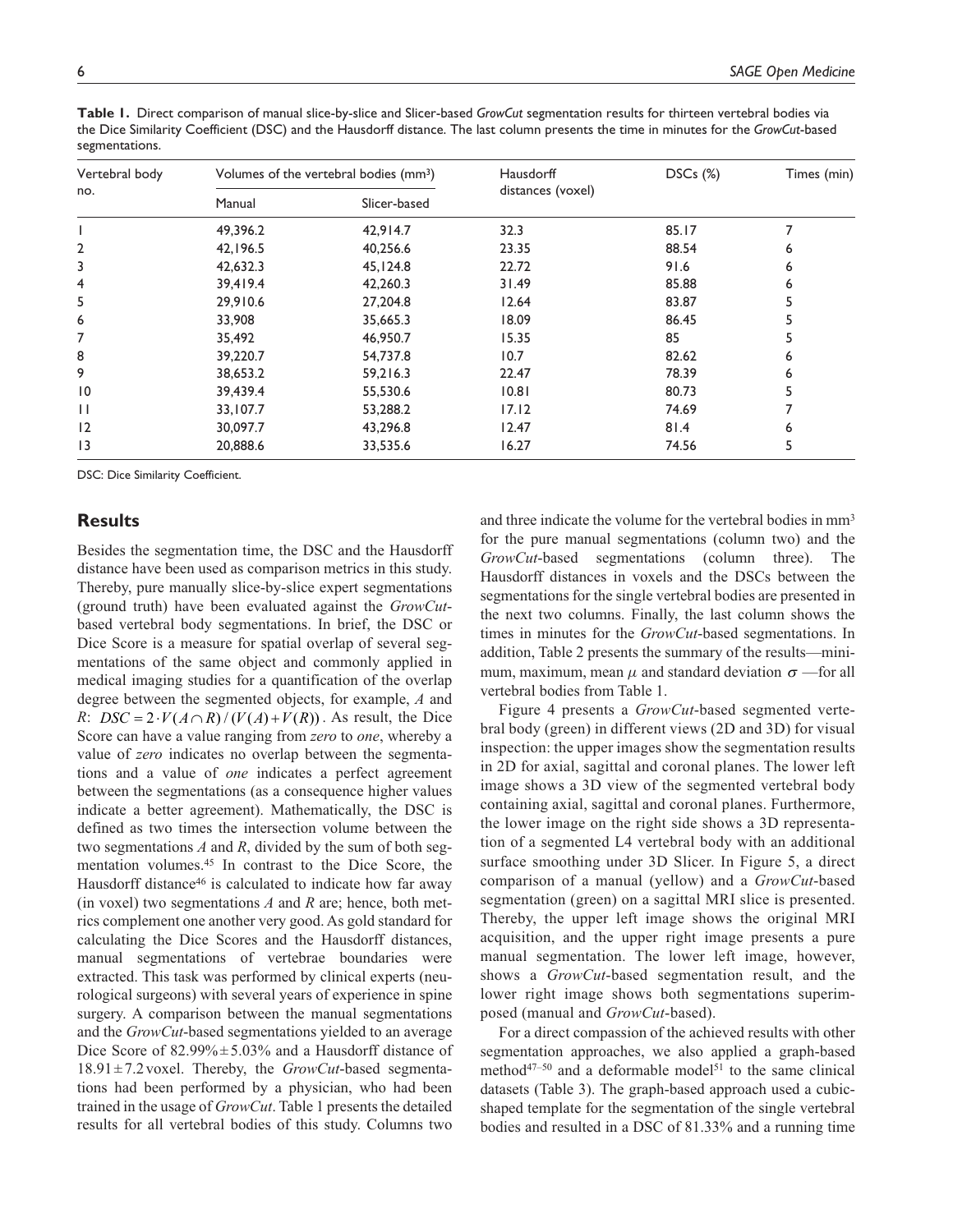|                  | Volumes of the vertebral bodies<br>(cm <sup>3</sup> ) |                  | Hausdorff<br>distances (voxel) | $DSCs$ $(\%)$    | Times (min)     |
|------------------|-------------------------------------------------------|------------------|--------------------------------|------------------|-----------------|
|                  | Manual                                                | Slicer-based     |                                |                  |                 |
| Minimum          | 20.89                                                 | 27.2             | 10.7                           | 74.56            |                 |
| <b>Maximum</b>   | 49.4                                                  | 59.22            | 32.3                           | 91.6             |                 |
| $\mu \pm \sigma$ | $36.49 \pm 7.15$                                      | $44.61 \pm 9.36$ | $18.91 \pm 7.2$                | $82.99 \pm 5.03$ | $5.77 \pm 0.73$ |

**Table 2.** Summary of segmentation results, presenting minimum, maximum, mean *µ* and standard deviation σ for 13 vertebral bodies.

DSC: Dice Similarity Coefficient.



**Figure 4.** Segmentation result of a vertebral body (green) under *GrowCut*: The three upper images show the segmentation results in 2D for axial, sagittal and coronal planes, respectively. The lower left image presents a 3D view of the segmented vertebral body with axial, sagittal and coronal planes, and the lower right image shows a three-dimensional representation of a segmented L4 vertebral body with additional surface smoothing under 3D Slicer.

of less than a minute. However, several parameters had to be chosen like a smoothness term and the amount of graph nodes. The deformable model approach segmented the single vertebra using multiple-feature boundary classification and mesh inflation,<sup>52</sup> and it started with a simple point-invertebra initialization. The average Dice coefficient was 79.3%, and the average dataset processing time was about 75 s. However, once the mesh inflation for the segmentation of the single vertebra started, the user had no options to intervene and hence had to start over again when the segmentation outcome was not satisfying.

In summary, the graph-based and the deformable model approach need a point-in-vertebra initialization. Thus, the proposed deformable model approach used an automatic vertebral body detection in a first step. For the graph-based approach, the point-in-vertebra initialization was done manually. However, the manual initialization could also be replaced with the automatic vertebral body detection from the deformable model approach. At this point, we want to refer to a recent publication about a comprehensive evaluation and comparison of 3D intervertebral disk localization and segmentation methods for 3D T2 MR data.<sup>53</sup>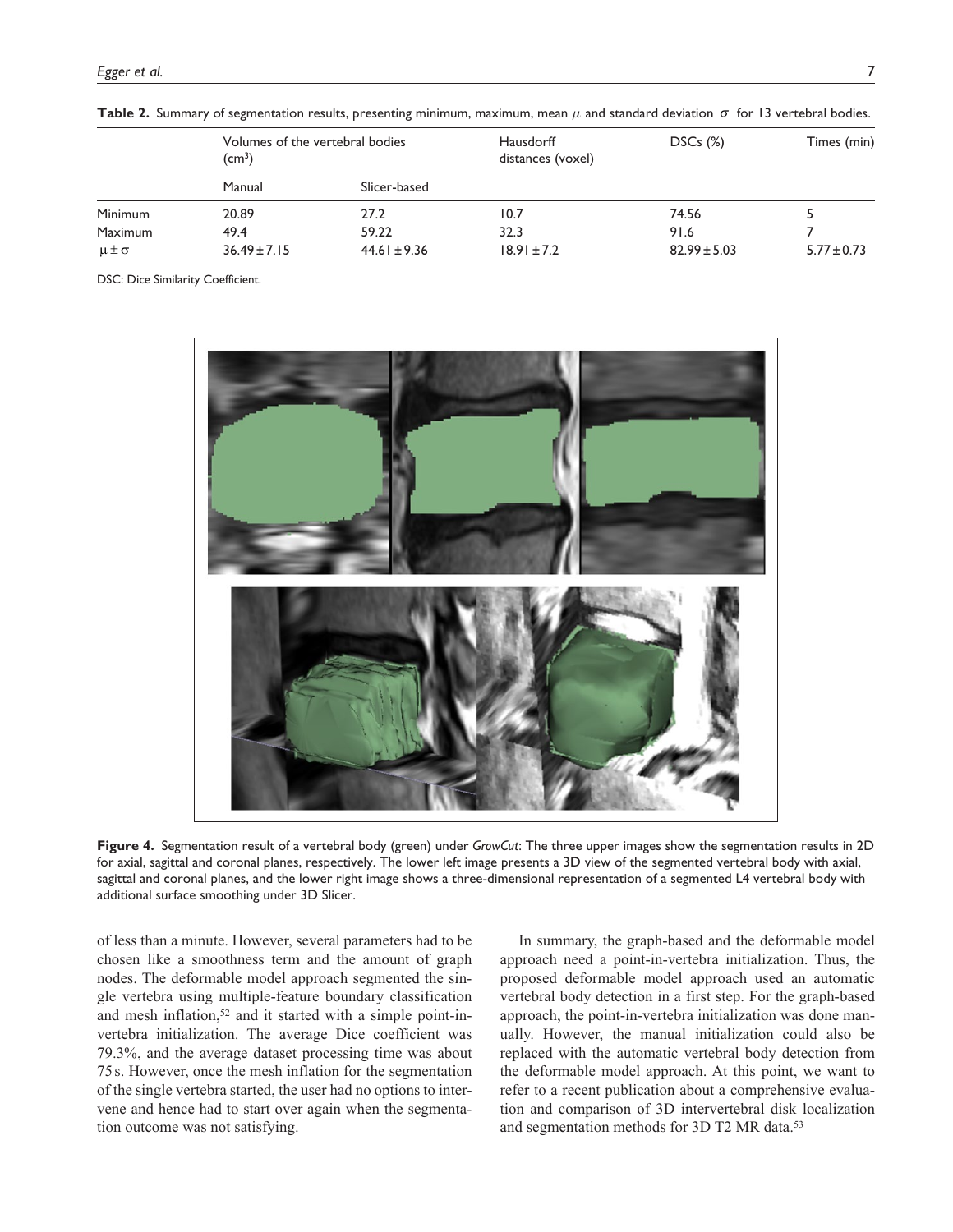

**Figure 5.** For visual inspection, this image presents a direct comparison of a manual (yellow) and the *GrowCut*-based segmentation (green) on a sagittal slice. Hence, the upper image shows on the left side the original magnetic resonance imaging acquisition and the upper image on the right side presents a corresponding manual segmentation on the same slice. Further, the lower image on the left side presents the *GrowCut-based* segmentation result and the lower image on the right side shows both segmentations superimposed (manual and *GrowCut*-based).

**Table 3.** Direct comparison of the Dice Similarity Coefficients (DSCs) between a deformable model, a graph-based and the Slicer *GrowCut* approach on the same clinical datasets.

|               | Deformable model <sup>51</sup> Graph-based <sup>47-50</sup> |       | GrowCut |
|---------------|-------------------------------------------------------------|-------|---------|
| DSCs (%) 79.3 |                                                             | 81.33 | 82.99   |

# **Conclusion and discussion**

In this contribution, we used the *GrowCut* segmentation algorithm available in 3D Slicer for 3D segmentation of vertebral bodies. To the best of our knowledge, this is the first time that the *GrowCut* method of Slicer has been studied for the usage of vertebral body segmentation. In brief, we found an average segmentation time for a *GrowCut*-based segmentation of less than 6 min (5.77 $\pm$ 0.73). This is consistently less than the manual segmentation times of all 13 vertebrae we used for an evaluation. The mean Dice Similarity score was  $82.99\% \pm 5.03\%$ and the mean Hausdorff distance was  $18.91 \pm 7.2$  voxel, which indicated similarity with the pure manual slice-by-slice segmentation. Summing up, for our study, a *GrowCut*-based segmentation applied to vertebral images was less time-consuming than laborious manual segmentations.

Even if the results are not perfect and there were still some manual corrections of the *GrowCut* outcome necessary for the most cases, everybody can download 3D Slicer and test it (in contrast to the most existing approaches that are only available within the research groups that developed them). In addition, no parameters have to be defined at all, and the initialization of *GrowCut* is done via an intuitive brush-based manner. Thus, this simple segmentation tool can also be used by end-users, like clinicians, which has been shown within this publication. However, a user should keep in mind that the initialization of the labels is important and requires specialist knowledge. In summary, *GrowCut* can be used for the segmentation of moderately difficult objects in 2D and 3D, because it achieves in these cases reliable and reasonably fast results. However, because of its interactive nature, it should be applied on a case-by-case basis. For processing and analyzing huge amount of datasets at once, fully automatic approaches are more suitable.

Even though we never had to reinitialize *GrowCut* on the same vertebral body, the localization of the initial labeling impacts the segmentation outcome. However, we already performed a more systematic analysis of different initializations and corresponding final segmentations in Egger et al.8

Despite our results, we are aware of some limitations concerning this study: first, the segmentation method assessed in this contribution is not completely new, since the already existing *GrowCut* algorithm can be used in many variations in different software applications and platforms.54–56 Second, although the datasets used in this study were selected in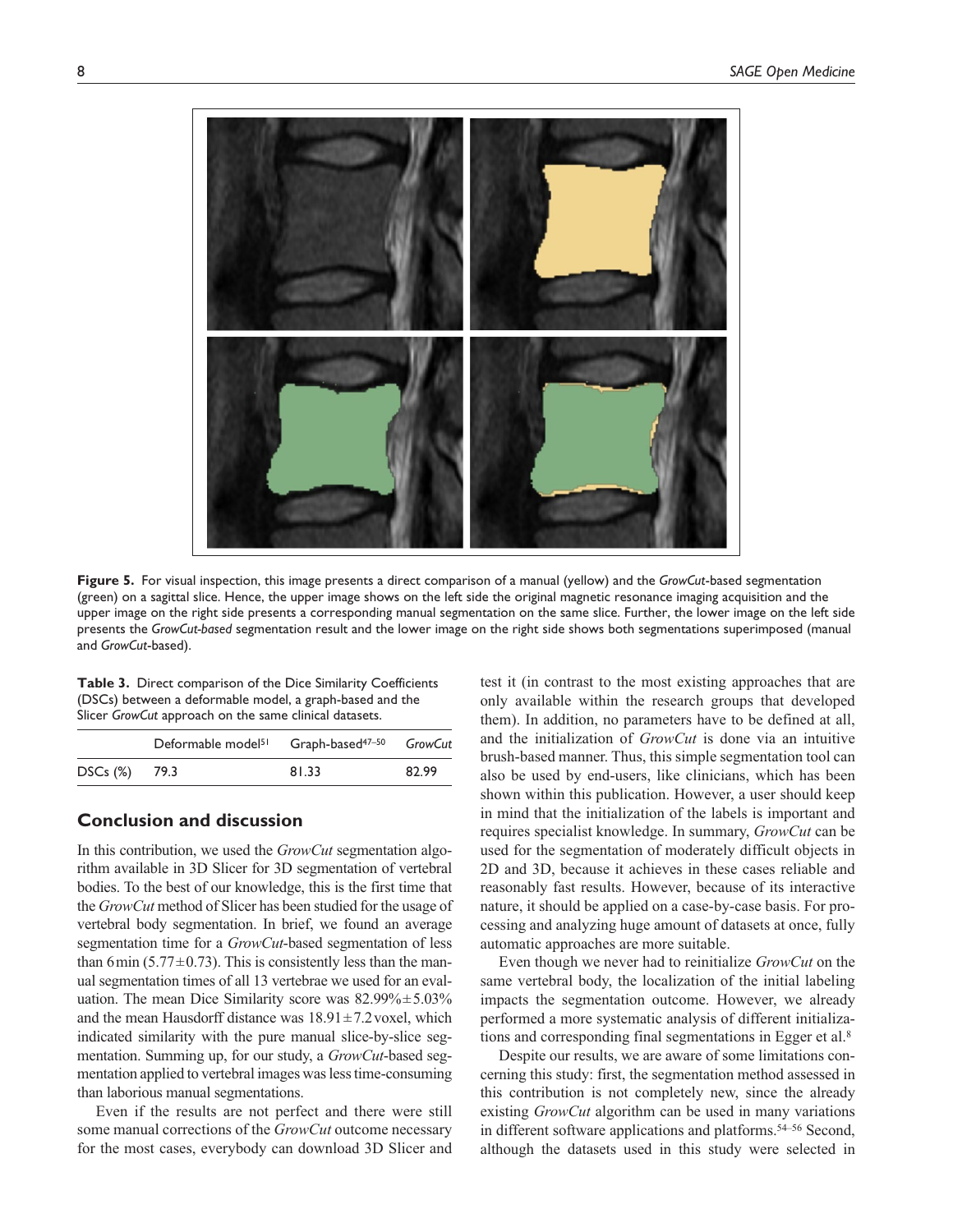random in the clinical routine, higher amount of data samples would probably have more impact on assessing the feasibility and accuracy of the used segmentation approach. Third, although ground truth generation was tried to be performed as valid as possible by clinical experts, a real image-based ground truth scheme used as comparative segmentation volume is impossible to create, since every segmentation approach has to relief on certain image-based landmarks.

There are several areas of future work, for instance, a more convenient *GrowCut* initialization. In this contribution, the initialization of the foreground and background was setup by the user in three slices (axial, sagittal and coronal), but instead, one single 3D initialization could be applied. This could be achieved by constructing two cubes around a user-defined seed point near the center of the vertebral body: a small cube that is located inside the vertebral body and marks part of the foreground, and a larger cube enclosing the vertebral body marking parts of the background. Finally, the introduced interactive segmentation could also be turned into a fully automated approach: starting with an automatic detection of the vertebral canters using a Viola–Jones-like method,<sup>51</sup> followed by an automatic initialization of *GrowCut*. Thereby, the automatic initialization could be performed by marking a small cubical or spherical area around the detected center (that belongs to the vertebral body) as foreground (and an automatic background initialization could be achieved via a certain distance to the center point).

#### **Declaration of conflicting interests**

The author(s) declared no potential conflicts of interest with respect to the research, authorship and/or publication of this article.

#### **Funding**

The author(s) disclosed receipt of the following financial support for the research, authorship, and/or publication of this article: This study was supported by the Foundation of Science and Technology Commission of Shanghai Municipality (15510722200, 16441908400), and Shanghai Jiao Tong University Foundation on Medical and Technological Joint Science Research (YG2016ZD01, YG2015MS26). Dr rer. physiol. Dr rer. nat. J.E. receives funding from BioTechMed-Graz ("Hardware accelerated intelligent medical imaging") and the 6th Call of the Initial Funding Program from the Research & Technology House (F&T-Haus) at the Graz University of Technology. Supported by TU Graz Open Access Publishing Fund.

#### **References**

- 1. National Institute of Neurological Disorders and Stroke (NINDS). Low back pain fact sheet NIH Publication No. 03–5161, [http://](http://www.ninds.nih.gov/disorders/backpain/detail_backpain.htm) [www.ninds.nih.gov/disorders/backpain/detail\\_backpain.htm](http://www.ninds.nih.gov/disorders/backpain/detail_backpain.htm)
- 2. Lenchik L, Rogers LF, Delmas PD, etal. Diagnosis of osteoporotic vertebral fractures: importance of recognition and description by radiologists. *AJR Am J Roentgenol* 2004; 183: 949–958.
- 3. Melton LJ, Lane AW, Cooper C, et al. Prevalence and incidence of vertebral deformities. *Osteoporos Int* 1993; 3: 113–119.
- 4. Cummings SR, Black DM and Rubin SM. Lifetime risks of hip, Colles', or vertebral fracture and coronary heart disease among White postmenopausal women. *Arch Intern Med* 1989; 149: 2445–2448.
- 5. Greendale GA, Barrett-Connor E, Ingles S, et al. Late physical and functional effects of osteoporotic fracture in women: the Rancho Bernardo study. *J Am Geriatr Soc* 1995; 43: 955–961.
- 6. Greendale GA, DeAmicis TA, Bucur A, et al. A prospective study of the effect of fracture on measured physical performance: results from the MacArthur study–MAC. *J Am Geriatr Soc* 2000; 48: 546–549.
- 7. Huang C, Ross PD and Wasnich RD. Vertebral fracture and other predictors of physical impairment and health care utilization. *Arch Intern Med* 1996; 156: 2469–2475.
- 8. Egger J, Kapur T, Dukatz T, et al. Square-cut: a segmentation algorithm on the basis of a rectangle shape. *PLoS ONE* 2012; 7: e031064.
- 9. Stern D, Likar B, Pernus F, et al. Parametric modelling and segmentation of vertebral bodies in 3D CT and MR spine images. *Phys Med Biol* 2011; 56: 7505–7522.
- 10. Koh J, Kim T, Chaudhary V, et al. Automatic segmentation of the spinal cord and the dural sac in lumbar MR images using gradient vector flow field. *Conf Proc IEEE Eng Med Biol Soc* 2010; 2010: 3117–3120.
- 11. Carballido-Gamio J, Belongie SJ and Majumdar S. Normalized cuts in 3-D for spinal MRI segmentation. *IEEE Trans Med Imaging* 2004; 23: 36–44.
- 12. Zamora-Camarena G. *Automatic segmentation of vertebrae from digitized x-ray images*. PhD Thesis, Graduate Faculty of Texas Tech University, Lubbock, TX, 2002.
- 13. McInerney T and Terzopoulos D. Deformable models in medical image analysis: a survey. *Med Image Anal* 1996; 1: 91–108.
- 14. Bishop CM. *Pattern recognition and machine learning*. Berlin: Springer, 2006.
- 15. Shi J and Malik J. Normalized cuts and image segmentation. *IEEE T Pattern Anal* 2000; 22: 888–905.
- 16. Shi R, Sun D, Qiu Z, et al. An efficient method for segmentation of MRI spine images. In: *IEEE/ICME international conference on complex medical engineering*, Beijing, China, 23–27 May 2007, pp. 713–717. New York: IEEE.
- 17. Klinder T, Ostermann J, Ehm M, et al. Automated modelbased vertebra detection, identification, and segmentation in CT images. *Med Image Anal* 2009; 13: 471–482.
- 18. Aslan MS, Abdelmunim H, Farag A, et al. A new shape based segmentation framework using statistical and variational methods. In: *18th IEEE international conference on image processing (ICIP)*, Brussels, 11–14 September 2011, pp. 717– 720. New York: IEEE.
- 19. Huang SH, Chu YH, Lai SH, et al. Learning-based vertebra detection and iterative normalized-cut segmentation for spinal MRI. *IEEE Trans Med Imaging* 2009; 28: 1595–1605.
- 20. Michopoulou SK, Costaridou L, Panagiotopoulos E, et al. Atlas-based segmentation of degenerated lumbar intervertebral discs from MR images of the spine. *IEEE Trans Biomed Eng* 2009; 56: 2225–2231.
- 21. Carballido-Gamio J, Belongie SJ and Majumdar S. Normalized cuts for spinal MRI segmentation. In: Lemke HU, Inamura K, Doi K, et al. (eds) *CARS 2002 Computer Assisted Radiology and Surgery*. Berlin: Springer, 2000, p. 1054.
- 22. Peng Z, Zhong J, Wee W, et al. Automated vertebra detection and segmentation from the whole spine MR images. In: *Proceedings of international conference of the IEEE engineering medicine and biology society*, Shanghai, China, 17–18 January 2006.
- 23. Neubert A, Fripp J, Shen K, et al. Automated 3D segmentation of vertebral bodies and intervertebral discs from MRI. In: